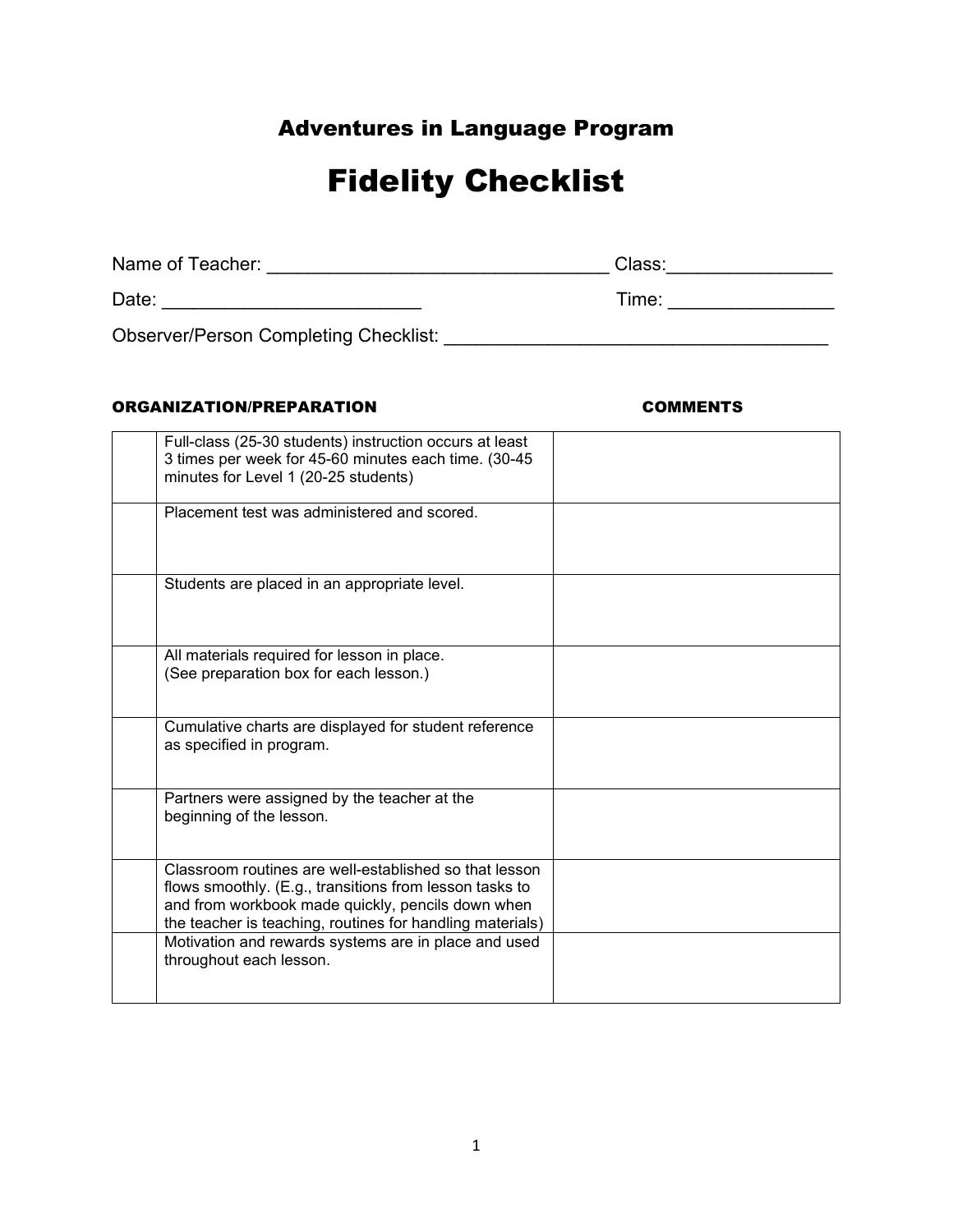### LESSON DELIVERY **COMMENTS**

| Explicit instruction script was followed with fidelity.                                                                                    |  |
|--------------------------------------------------------------------------------------------------------------------------------------------|--|
| Appropriate scaffolding was used beyond the script if<br>required for student success.                                                     |  |
| Lesson pace was brisk and lively--at a pace that all<br>students were successful. (All students were actively<br>engaged in lesson.)       |  |
| Teacher used clear and consistent signals that<br>resulted in unison choral responses. All students were<br>expected to respond.           |  |
| For individual turns, the teacher asked the question<br>and then randomly called on a student.                                             |  |
| Responses were affirmed. (E.g., Yes, a word that<br>names a person, place, thing, or idea is called a noun.)                               |  |
| Specific praise was used throughout the lesson. (E.g.,<br>Well done. Everyone waited until I gave the signal to<br>answer.)                |  |
| Students were engaged appropriately during partner<br>activities. Teacher asked 2-3 students to share their<br>ideas with the whole class. |  |
| Students wrote in workbook only when directed by the<br>teacher.                                                                           |  |
| Homework assigned at the end of each lesson using<br>the BLM homework program provided.                                                    |  |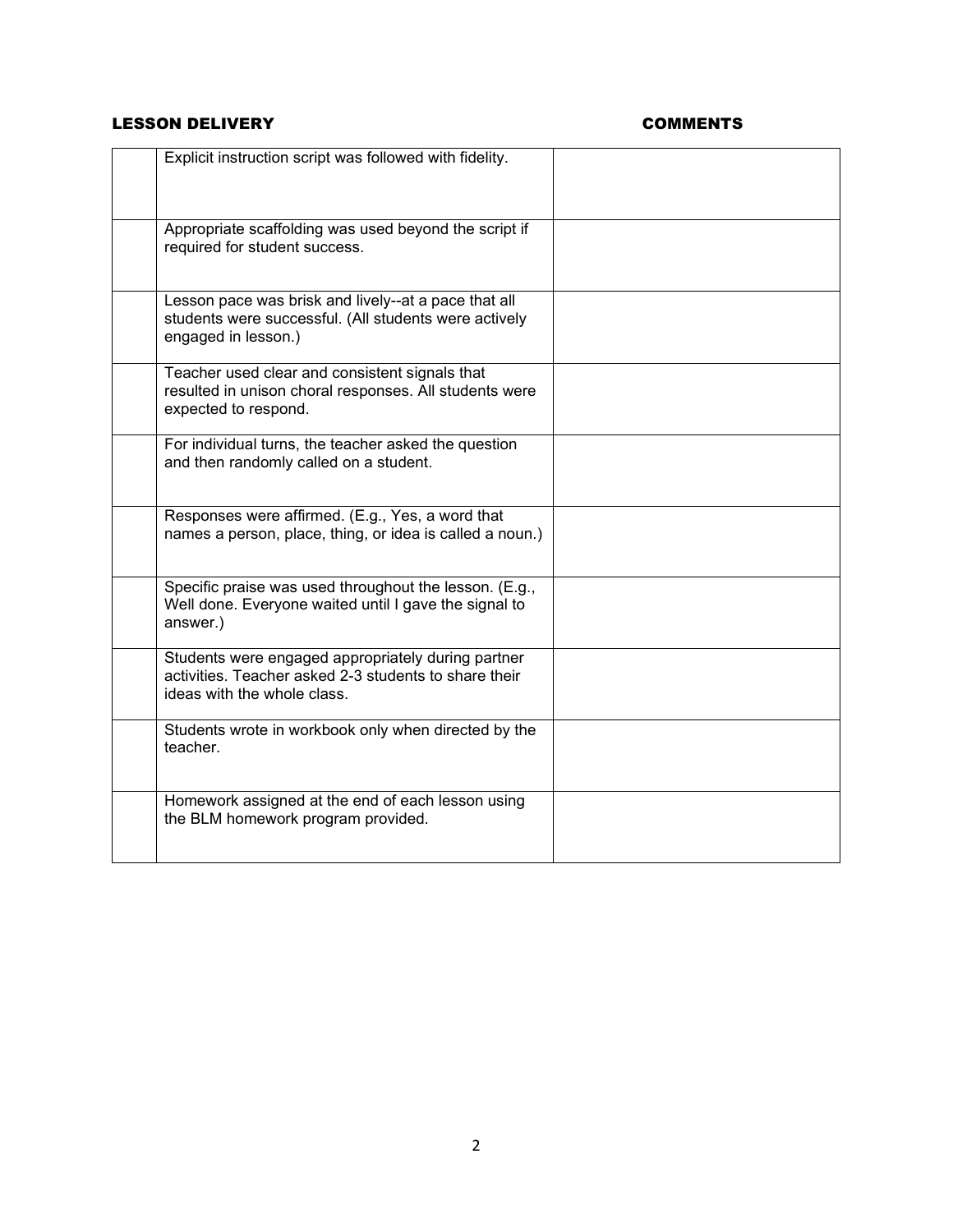### LESSON FOLLOW UP **COMMENTS**

| Student workbooks and homework sheets graded, and<br>scores recorded on data sheets provided in the<br>program. Scores below 80% highlighted on data sheet. |  |
|-------------------------------------------------------------------------------------------------------------------------------------------------------------|--|
| Targeted remediation was done for tasks below the<br>mastery level. (individual and/or class)                                                               |  |
| Corrections were completed.                                                                                                                                 |  |
| Students had the opportunity to improve scores after<br>remediation. (New score was recorded on data sheet.)                                                |  |
| Data is shared during conferences and used to<br>establish goals.                                                                                           |  |

### WRITING FOR FLUENCY/EXTENDED WRITING LESSONS COMMENTS

| Writing for Fluency part of each lesson completed as<br>scripted.                                                    |  |
|----------------------------------------------------------------------------------------------------------------------|--|
| Extended writing projects completed over several days<br>following the six steps of the writing process.             |  |
| Students saw and used the scoring rubric based on Six<br>Traits as they drafted, so they knew exact<br>expectations. |  |
| Scored rubric used as a checklist to help students<br>improve their writing score.                                   |  |
| Scores recorded on data sheets provided in the<br>program. Scores below 80% highlighted on data sheet.               |  |
| Students had the opportunity to improve scores after<br>remediation. Improved scores recorded on data sheet.         |  |